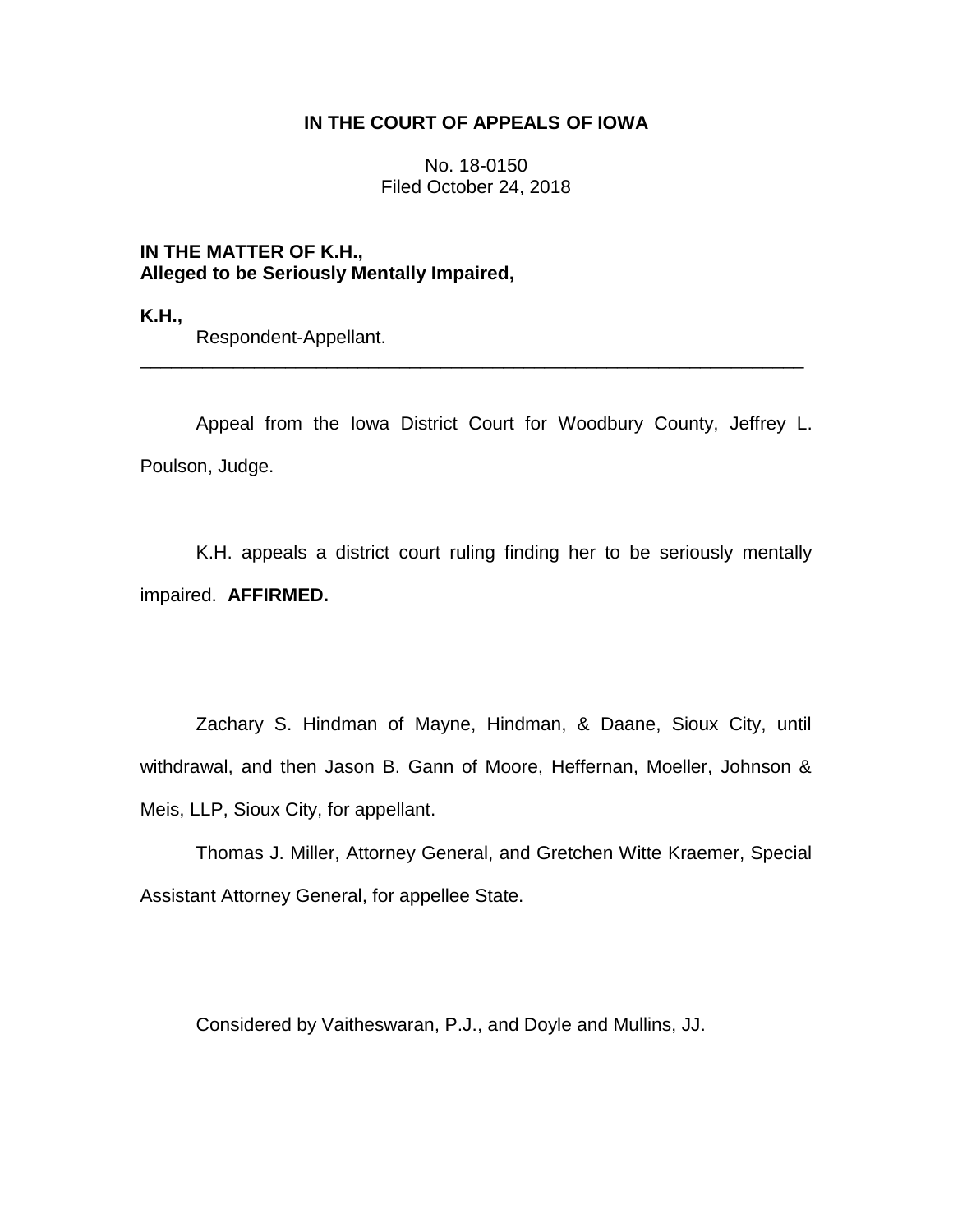## **MULLINS, Judge.**

K.H. appeals a district court ruling finding her to be seriously mentally impaired as defined by Iowa Code section  $229.1(20)(a)$  and (c)  $(2017)^1$  and ordering her involuntary commitment. She contends the serious-mentalimpairment finding is unsupported by sufficient evidence. "We review challenges to the sufficiency of the evidence in involuntary commitment proceedings for errors at law." *In re M.A.*, 895 N.W.2d 477, 479 (Iowa Ct. App. 2017) (quoting *In re B.B.*, 826 N.W.2d 425, 428 (Iowa 2013)). The allegations contained in the involuntarycommitment application must be proven by clear and convincing evidence, which "means that there must be no serious or substantial doubt about the correctness of a particular conclusion drawn from the evidence." *B.B.*, 826 N.W.2d at 428 (quoting *In re J.P.*, 547 N.W.2d 340, 342 (Iowa 1998)); *see also* Iowa Code § 229.13(1).

Upon our review of the record, we find the district court's finding of serious mental impairment is supported by sufficient evidence: she was diagnosed with schizophrenia, refuses to take her medications, believes she has microchips imbedded in her body, was living in an inoperable car in below-zero temperatures,

. . . .

. . . .

 $\overline{a}$ 

 $1$  Section 229.1(20) provides, in part, the following:

<sup>&</sup>quot;Seriously mentally impaired" or "serious mental impairment" describes the condition of a person with mental illness and because of that illness lacks sufficient judgment to make responsible decisions with respect to the person's hospitalization or treatment, and who because of that illness meets any of the following criteria:

a. Is likely to physically injure the person's self or others if allowed to remain at liberty without treatment.

c. Is unable to satisfy the person's needs for nourishment, clothing, essential medical care, or shelter so that it is likely that the person will suffer physical injury, physical debilitation, or death.